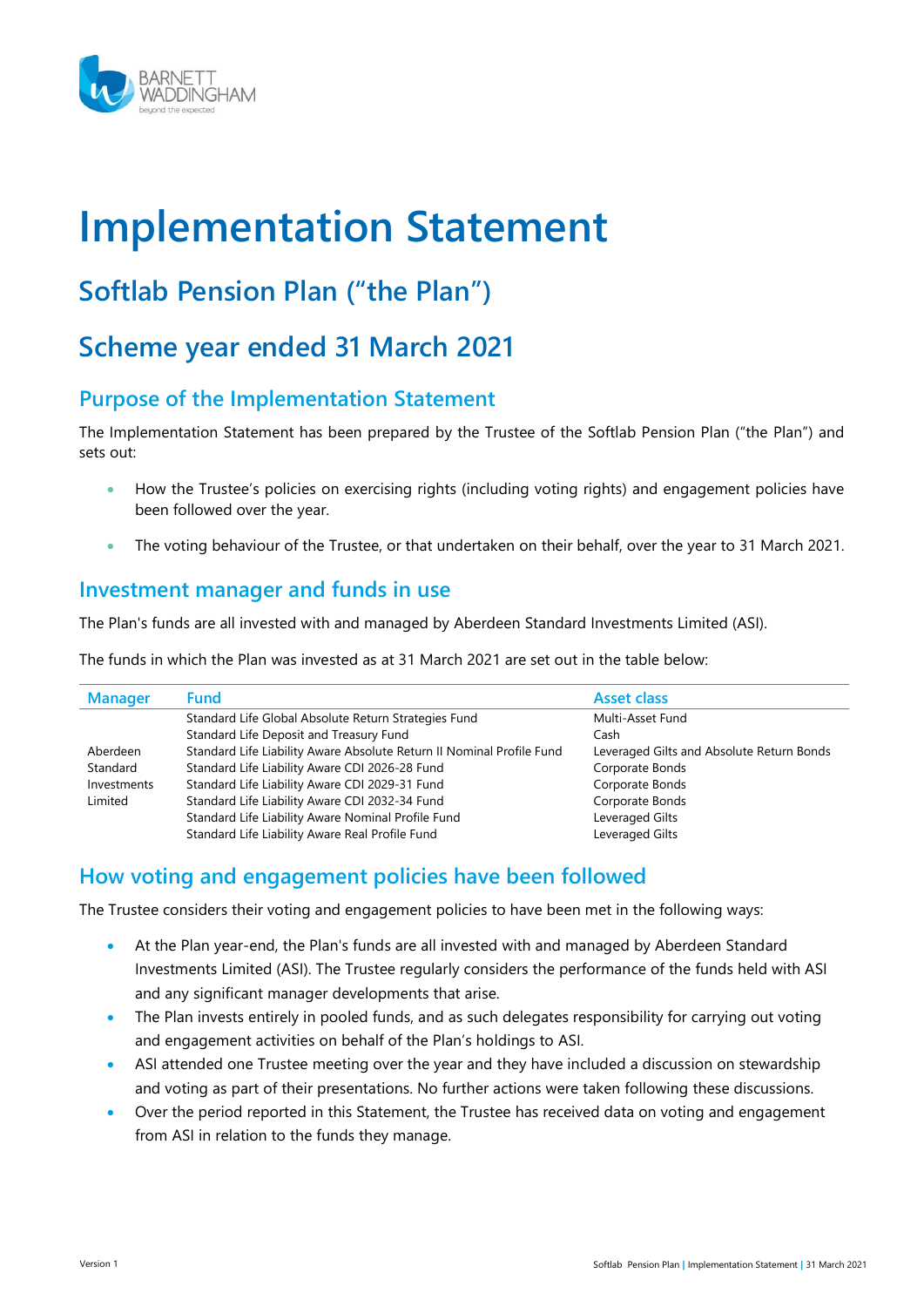

 The Trustee has reviewed the above in accordance with its policy and is comfortable that ASI is undertaking its voting and engagement in line with the Trustee's policy as far as the reporting is available.

# Voting Data

The voting data collated for the Plan is given in the table below:

| <b>Manager</b>                                                                           | Aberdeen Standard Investments Limited                                                                                       |
|------------------------------------------------------------------------------------------|-----------------------------------------------------------------------------------------------------------------------------|
| <b>Reporting Date</b>                                                                    | 31 March 2021                                                                                                               |
| <b>Fund names</b>                                                                        | ASI Global Absolute Return Strategies Fund                                                                                  |
| <b>Structure</b>                                                                         | Pooled                                                                                                                      |
| Ability to influence voting behaviour of<br>manager                                      | The pooled fund structure means that there is limited scope for<br>the Trustee to influence the manager's voting behaviour. |
| Number of resolutions the manager was<br>eligible to vote at over the year               | 3,365                                                                                                                       |
| Percentage of resolutions the manager<br>voted on*                                       | 97.8%                                                                                                                       |
| Percentage of resolutions the manager<br>abstained from*                                 | 2.2%                                                                                                                        |
| Percentage of resolutions voted against<br>management**                                  | 12.5%                                                                                                                       |
| Percentage of resolutions voted against<br>the recommendation of the proxy<br>adviser*** | 2.3%                                                                                                                        |
| * as a percentage of possible votes<br>** as a norsentage of resolutions upted on        |                                                                                                                             |

as a percentage of resolutions voted on

\*\*\* this figure was only available at the firm level for the reporting period Source: ASI

ASI make use of the services of Institutional Shareholder Services (ISS), a provider of proxy voting research and voting recommendations. Although ISS has its own voting guidelines, ASI provide their own house guidelines to establish a custom policy, which ISS is required to follow when making voting recommendations to ASI. For those companies which ASI hold in their actively managed funds, they use the recommendations provided by ISS as an input to their own analysis of resolutions prior to making a final voting decision instructed to the company.

ASI have a company-wide policy to vote on every resolution. They use an abstention as an active voting decision rather than a decision not to vote. They may use this option in situations where they believe that companies have made improvements in an area but have not yet met the standards they expect.

There are no voting rights attached to the Plans' other assets held by ASI and therefore no voting information is shown above for these assets.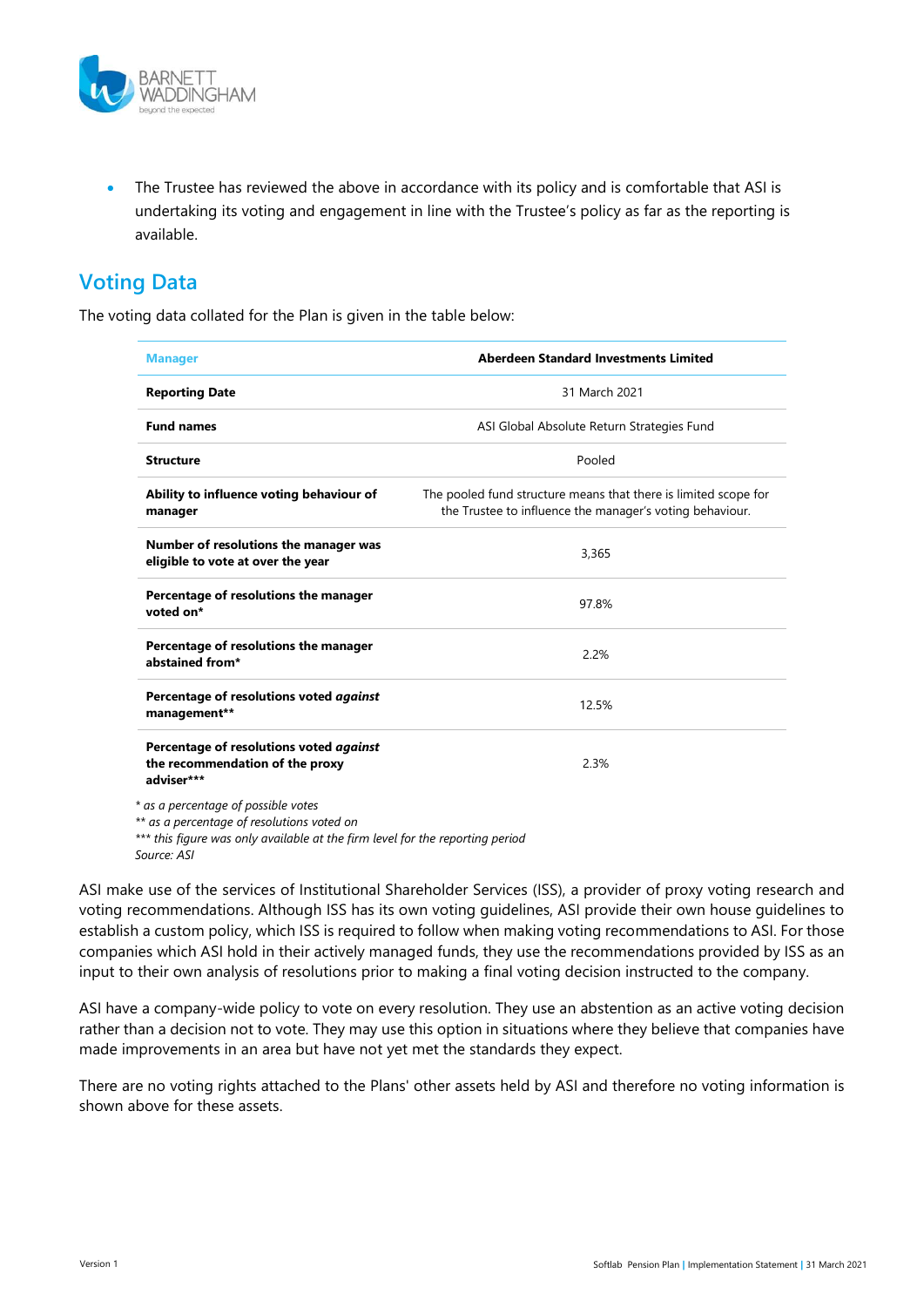

#### Significant votes

The Plan's investment consultant, Barnett Waddingham, requested significant voting data from the asset managers. ASI report that they consider all votes to be significant but have not identified which votes they consider to be the most significant.

Barnett Waddingham are liaising with the manager to improve delivery of the data in future, and we understand that the manager is working to improve their disclosures.

#### Fund level engagement

The investment manager engages with their investee companies on behalf of the Trustee. The Plan's investment consultant requested information on fund level engagement from the asset manager. At the time of writing, ASI had only been able to provide this information at a firm level. In future years, the Trustee expects to be able to report in more detail on fund level engagement and how it aligns with the Plan's stewardship policies.

The table below provides a summary of the engagement activity undertaken by ASI at the firm level:

| <b>Manager</b>                                                            | Aberdeen Standard Investments Limited                                                                                                                                                                                                                                                                                                                                                                                                                                                                                                                                                                                                                       |  |
|---------------------------------------------------------------------------|-------------------------------------------------------------------------------------------------------------------------------------------------------------------------------------------------------------------------------------------------------------------------------------------------------------------------------------------------------------------------------------------------------------------------------------------------------------------------------------------------------------------------------------------------------------------------------------------------------------------------------------------------------------|--|
| <b>Reporting Date</b>                                                     | 31 March 2021                                                                                                                                                                                                                                                                                                                                                                                                                                                                                                                                                                                                                                               |  |
| <b>Number of engagements</b><br>undertaken at a firm level<br>in the year | 2,271                                                                                                                                                                                                                                                                                                                                                                                                                                                                                                                                                                                                                                                       |  |
|                                                                           | Topic: Climate change / GHG emissions & business model resilience                                                                                                                                                                                                                                                                                                                                                                                                                                                                                                                                                                                           |  |
|                                                                           | ASI have engaged with HSBC for a number of years on both its overall strategy and its approach to climate<br>change.                                                                                                                                                                                                                                                                                                                                                                                                                                                                                                                                        |  |
|                                                                           | During the quarter, the bank faced a resolution coordinated by the NGO group Share Action and multiple<br>asset owners and asset managers, requesting that HSBC set and publish a strategy detailing short, medium<br>and long-term targets to reduce its exposure to fossil-fuel assets on a timeline aligned with the goals of<br>the Paris agreement. It was proposed that the group begin this process by reducing its exposure to lending<br>linked to coal.                                                                                                                                                                                           |  |
|                                                                           | ASI had numerous discussions with Share Action in relation to the proposal. ASI are supportive of moves<br>toward alignment with the Paris goals but also recognised that HSBC already had numerous strategies in<br>place to achieve this and questioned if this approach would marry with existing strategies.                                                                                                                                                                                                                                                                                                                                            |  |
| <b>Examples of engagement</b><br>undertaken                               | The company was of the view that its focus on transition was more appropriate than sector-based<br>withdrawals and that encouraging transition could better support climate-positive outcomes than simply the<br>withdrawal of finance.                                                                                                                                                                                                                                                                                                                                                                                                                     |  |
|                                                                           | ASI believed that there was a common goal to address climate change between HSBC and the proponents<br>of the resolution and encouraged all parties to find common ground. After constructive discussion between<br>Share Action and HSBC, the proponents withdrew their resolution. HSBC committed to propose a special<br>resolution on climate change at its Annual General Meeting on 28 May 2021. The resolution will commit the<br>bank to set clear short, medium, and long-term targets to meet the Paris goals, phase out the financing of<br>coal on set timelines and report on its progress beginning with its 2021 Annual Report and Accounts. |  |
|                                                                           | ASI are supportive of the constructive discussion which the resolution initiated. They actively engage with<br>companies before reaching voting decisions and believe that this case offers an example of where active<br>engagement can achieve positive outcomes for both investee companies and investors.                                                                                                                                                                                                                                                                                                                                               |  |